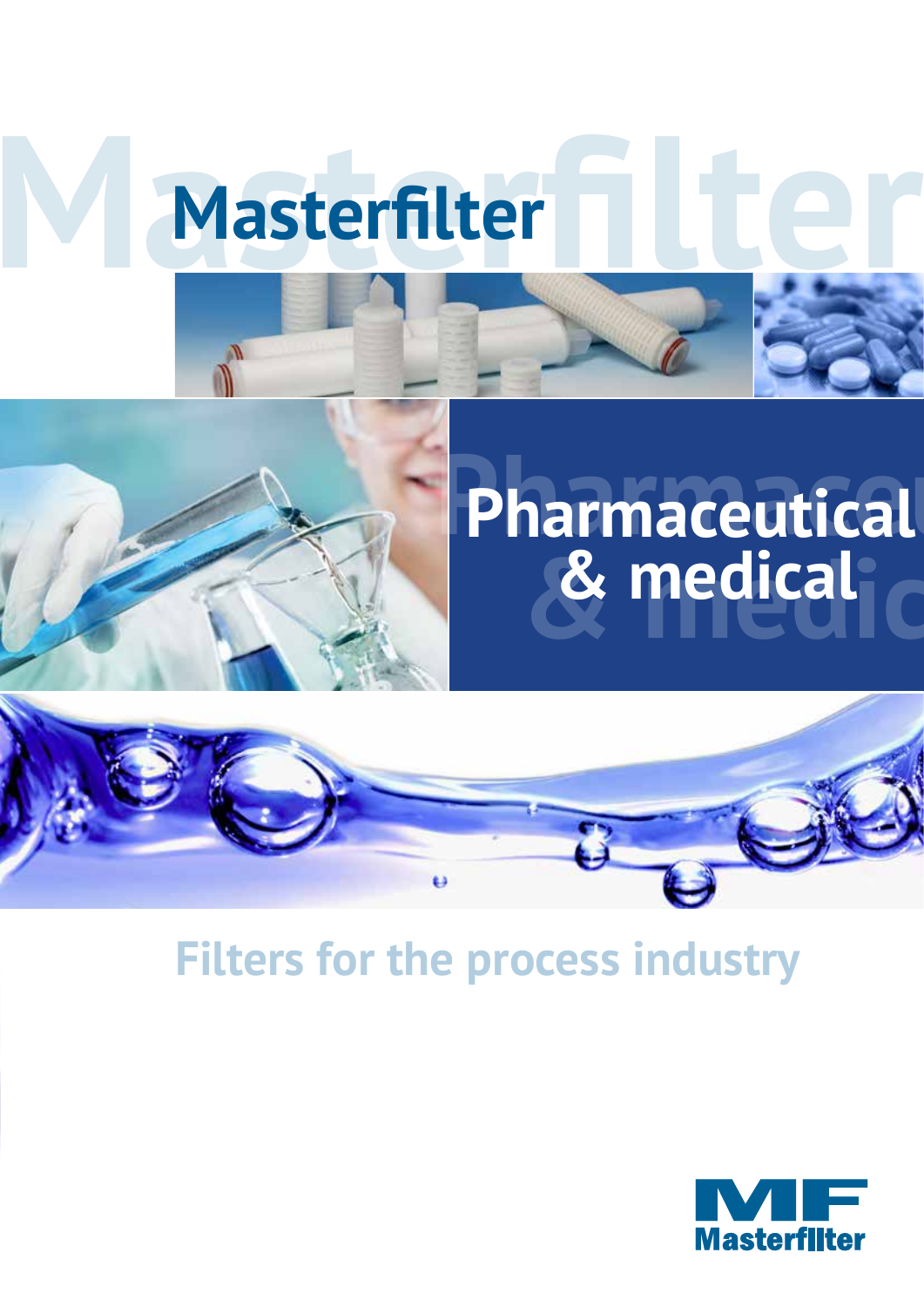## **Pharmaceutical & medical Pharmaceutical & medical**

#### **MasterCap**

### **MC**

- Single-use filtration systems, save cleaning time and validation cost
- Available in 5", 10", 20" and 30" lengths T-style and inline versions available
- Capsules are available in pre-sterilized packages
- No housing maintenace required
- High throughput & 100% integrity tested
- Sterilisable in autoclave, gas and gamma irradiation
- Obtainable in DPES, PES, PVD, SLF, APK, etc.. filtermedia

#### **Applications**

- Serum filtration
- Viscous Biological Liquids
- Sterile Tank venting

#### **NovasipTM retrofit**

#### **NSR**

- Retrofits Pall Novasip™ capsule Low replacement cost compared
- to capsule • High temperature ( 80° ) and
- pressure ( 10 barg ) operation
- WIT testable validated PTFE membrane

#### **Applications**

• Autoclave and fermenter venting

#### **Filter integrity tester IT-01B**

- Integrity testing for all membrane filters
- Single and multiple test
- Liquid and gas filter
- Compact design

#### **Applications**

- Bubble point test
- Pressure decay test
- WIT

## • Critical air and vent filtration

#### **Disc filter DF**

• Removal of particles and microorganisms for liquid and gases • Minimal hold-up volume

- Partical shedding
- Autoclavable

#### **Applications**

- Small volume filtration
- Medical products

#### **Housing range for liquids and gases**





- Manufactured in accordance with European regulations
- Supplied with a wide range
- of connections
- Mechanically / electro polishing
- Surface finish  $Ra < 0.8$  µm
- Sanitary / industrial

#### **Applications**

- Liquid filtration
- Gas filtration
- Vent filtration





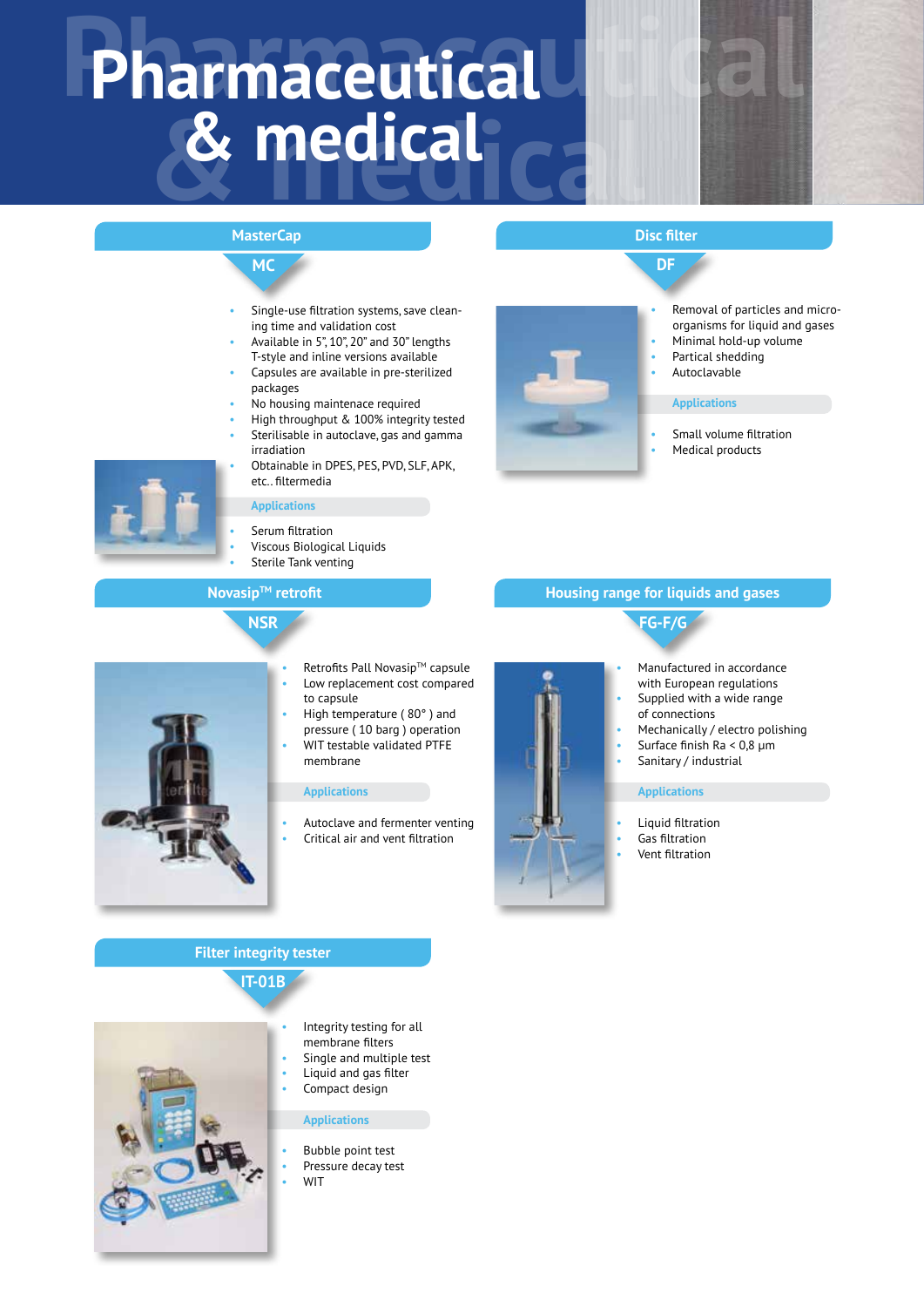

**Hydrophilic polyvinylidene Fluoride Membrane**



- Ultra low protein binding • Low extractables • Broad temperature resistance • Broad chemical compatibility Each element is integrity tested individually  **Applications** • Ophthalmics • Biologicals Agents
	- Cold and Hot WFI
	- Blood Products
	- Chemicals
	- **Antibiotics**

#### **Multi-Layer Nano Fiber Polypropylene**



- 5-7 Polypropylene Layers
- Larger pore size, up-stream
- Smaller pore size, down-stream
- Excellent removal of contaminant capabilities

#### **Applications**

- Gel Material
- Fermentation Broth
- Culture Medium
- Serum
- High Viscosity Material

#### **Hydrophilic Double Layer PES Membrane DPES**



- Excellent reliability of sterilization
- Asymmetric pre-filter layer for longer life PH 1-14
- Allows multiple autoclave cycles ( up to 50x )
- Each element is integrity tested individually

#### **Applications**

- Herbal Injection
- Sterile API
- Biological Vaccine
- **Blood Products**
- Ophthalmics
- Liquid ( LVP /SVP )
- Lyophilization Freeze-dried Power

#### **Hydrophilic PESA Membrane**



- Low Diffusion Flow
- Inherently hydrophilic PES
- asymmetric membrane Low protein binding
- Easy wetting
- Validation guide available

#### **Applications**

- LVP and SVP
- Large volume liquid parenteral
- Desinfection and cleaning liquid
- Water-soluble antibiotics



#### **Hydrophilic PES Membrane**



- Low Diffusion Flow
- Inherently hydrophilic PES
- symmetric membrane
- Low protein binding
- Easy wetting
- Validation guide available
	- LVP and SVP
- 
- Desinfection and cleaning liquid
- Water-soluble antibiotics

#### **Hydrophobic PTFE Membrane**

- Inherently hydrophobic PTFE
- Broad chemical compatibility
- High tolerance of aggressive acids and bases
- High flow rates
- Low extractables
- 100% Integrity Test

#### **Applications**

- Organic-based Antibiotic liquids
- API **Solvents**

#### **Applications**

- 
- Large volume liquid parenteral
- 
- 
- 

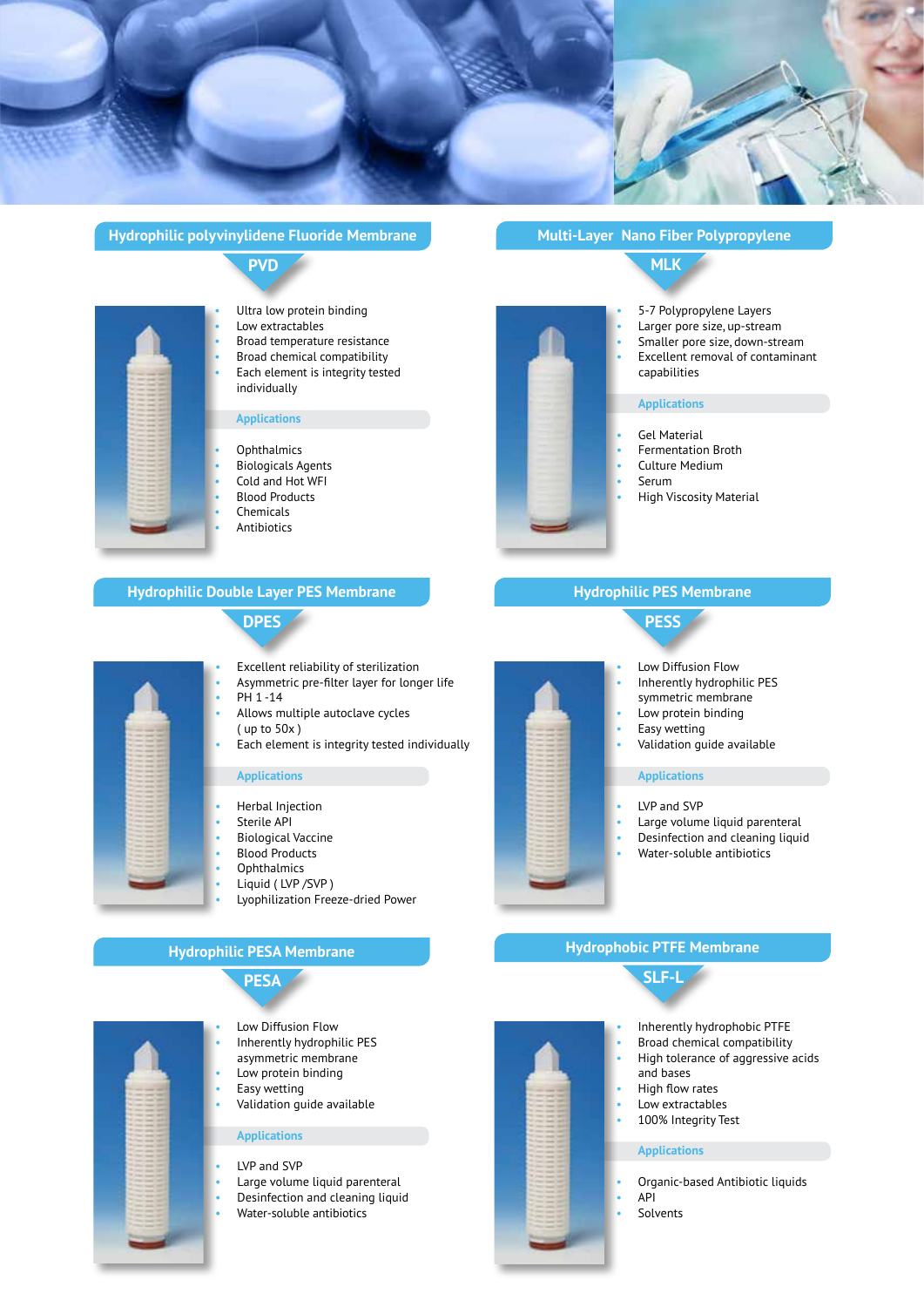

#### **Multi-layer pleated polypropylene cartridge**





- Multiple layers Melt-Blown
- Polypropylene • Pleated surface
- 
- Superior flowrate • Extended service life
- 
- Nano fibre media
- Absolute-rated filtration efficiency
- All polypropylene construction

#### **Applications**

- Gel Material
- Blood product
- API
- Cell Culture

#### **Sterile PTFE membrane gas filter**



- 
- Permanently hydrophobic PTFE membrane
- Suitable for all intergrity test procedures, incl. WIT test
- Pleated surface for high flow rate and long life
- Stringent in line steam sterilisations ( up to 150 cycles at 121°C )
- Absolute rated filter

#### **Applications**

- Sterile gas filtration
- **Venting Fermentation**

### **High flow filter cartridge**

**HCF**



- High surface area
- High flow rate / smaller filter systems
- Coreless construction
- to minimize waste disposal
- Inside to outside flow configuration
- Absolute rated filter medium
- Available in 20"-40"-60" lenghts

#### **Applications**

- Water treatment
- Process water
- DI water



#### **All – Polyfluorene Filter**



- All-fluoropolymer material of construction
- Superior resistance during chemical processing
- High temperature and pressure resistance
- High flowrate low differential pressure
- Low ectractables
- WIT IN LINE TESTABLE

#### **Applications**

- Outstanding resistance to solvents
- Outstanding resistance to oxidative products ( e.g. ozone )
- High temperature liquids ( > 100°C )
- High temperature gases
- All kind of aggressive bases and solvents

#### **High temperature Sterile PTFE membrane gas filter**



- Permanently hydrophobic PTFE membrane
- Suitable for all intergrity test procedures, incl. WIT test
- No alchohol required for pre-wetting Stringent in - line steam sterilisations ( up to 100 cycles at 142°C )
- Absolute rated filter
- 

#### **Applications**

- Autoclave
- Fermentation Inlet air
- Aseptic package / blow fill seal
- Hot water for injection ( WFI ) Tank
- vents
- Oxygen-enriched fermented Air

#### **Stainless steel sintered filter cartridges**



• Different types : Cylindrical stainless steel sintered, wire cloth, pleated mesh and titanium metal powder • Available in 316 stainless steel

- Cleanable and re-usable
- Welded construction
- High temperature and corrosion resistant
- Removal rating ( $\mu$ m) : 1 100  $\mu$ m

#### **Applications**

- Steam filtration ( culinary )
- Aggressive chemicals and gases
- Viscous fluids
- Corrosive fluids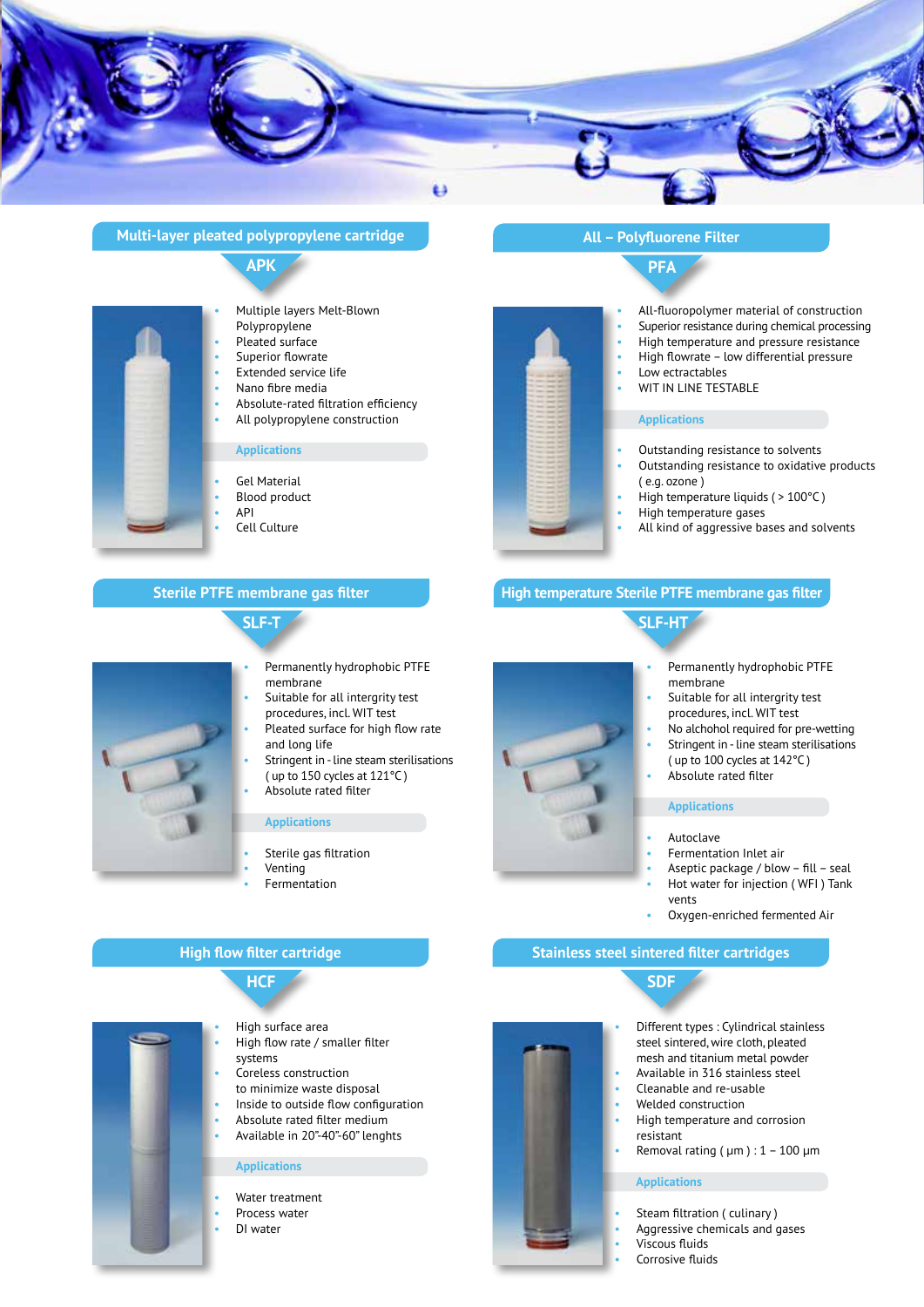

Masterfilter was created in 2010. Competence in processes and utilization are the strenghts of Masterfilter.

We bring solutions for all kind of critical applications.

Masterfilter is a filtration company that focuses on high end solutions in PES & PTFE membrane filters and various pleated filter cartridges. Masterfilter provides professional technical and scientific assistance to filtration, separation and purification solutions. Our goal is to deliver innovative quality products on time with a high cost saving potential.

#### **The philosophy of Masterfilter**

 Experience Market and customer oriented Flexible Team spirit High qualified engineers Stable and independent Very competitive Finding best fitting solution